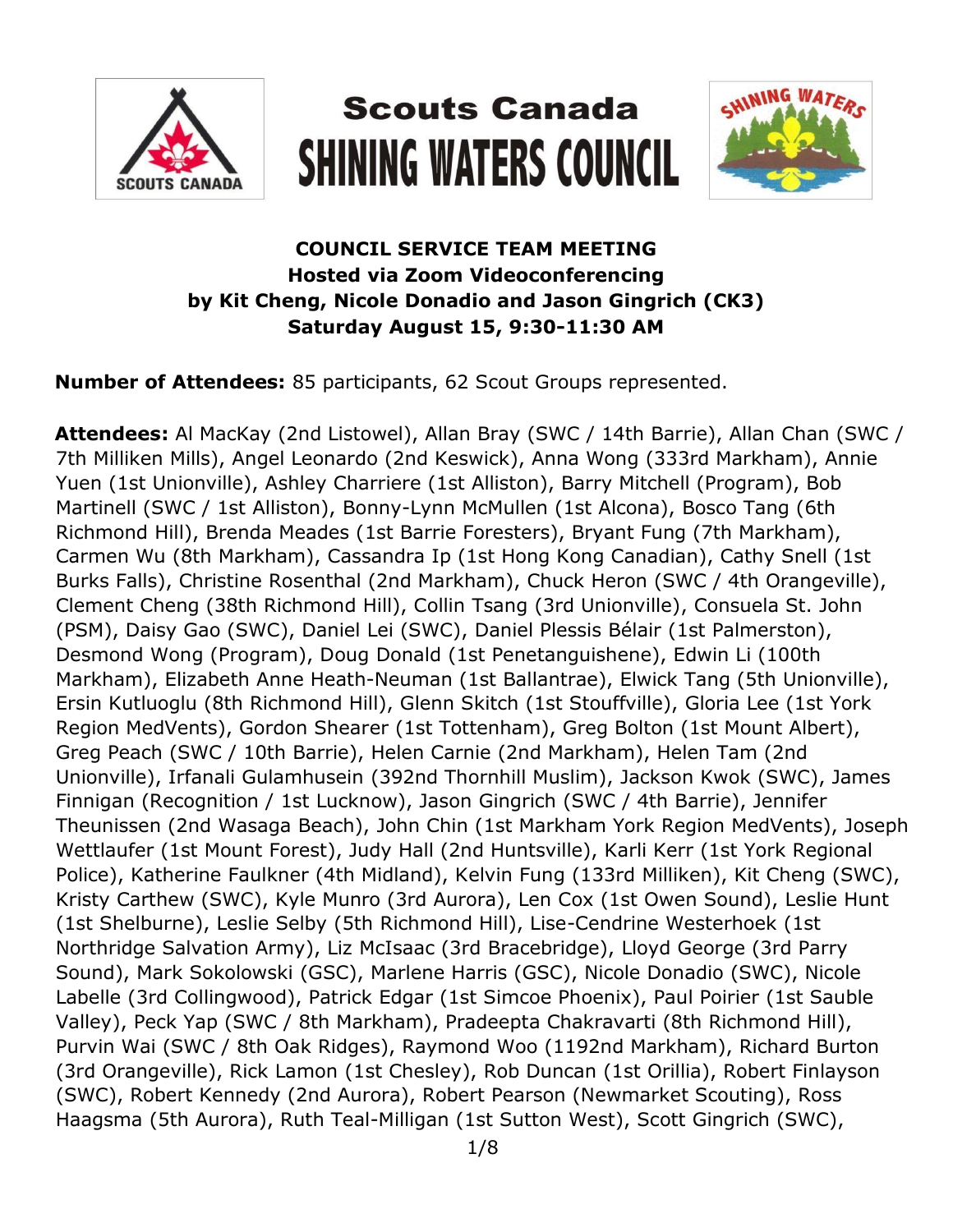Shawn Forth (Communication / 3rd Bracebridge), Sheri Rilett (1st Richmond Hill), Sherin Bamji (GSC), Suzanne Hussey (8th Barrie), Teckson Chong (23rd Markham), Tom Smith (Communication), Vic Metcalfe (SWC), Wayne Morrison (SWC), Wesley Lim (100th Markham)

**Absent:** 10th Richmond Hill, 1st Bracebridge, 1st Bradford, 1st Coldwater, 1st Creemore, 1st Elmvale, 1st Everett, 1st Flesherton, 1st Gravenhurst, 1st Maple, 1st Mapleview, 1st Mildmay, 1st Nottawa, 1st Painswick, 1st Port Elgin, 1st Simcoe County MedVents, 1st Thornhill, 1st Woodbridge, 22nd Markham, 2nd Washago, 4th Markham, 5th Hanover, 7th **Thornhill** 

**Regrets:** Dennis Gadd (2<sup>nd</sup> Listowel), Jenn McDermid (1<sup>st</sup> Nottawa), Charmaine Crawford (2nd Washago)

# **PLAN:**

### **Call to Order…**CK3

As participants joined the meeting, Kit welcomed everyone with an icebreaker activity calling everyone's attention to a "work cloud" using SLIDO.com #SWC0815 and asking everyone to join and add their "thought" that came to mind: [https://www.scouts.ca/assets/uploads/councils/shiningwaters/council\\_meetings/2020-](https://www.scouts.ca/assets/uploads/councils/shiningwaters/council_meetings/2020-08-15/Ice%20Breaker%20-%20August%2015,%202020.pdf) [08-15/Ice%20Breaker%20-%20August%2015,%202020.pdf](https://www.scouts.ca/assets/uploads/councils/shiningwaters/council_meetings/2020-08-15/Ice%20Breaker%20-%20August%2015,%202020.pdf)

Kit noted that all the meeting materials and pertinent reading materials are located at the new Council website: [https://www.scouts.ca/councils/central/shining-waters/council](https://www.scouts.ca/councils/central/shining-waters/council-group-health/council-meetings.html)[group-health/council-meetings.html](https://www.scouts.ca/councils/central/shining-waters/council-group-health/council-meetings.html)

Kit then explained how the videoconference would proceed primarily using the slide deck here[:https://www.scouts.ca/assets/uploads/councils/shiningwaters/council\\_meetings/20](https://www.scouts.ca/assets/uploads/councils/shiningwaters/council_meetings/2020-08-15/SWC%20CST%20Meeting%20-%20August%2015,%202020.pdf) [20-08-15/SWC%20CST%20Meeting%20-%20August%2015,%202020.pdf](https://www.scouts.ca/assets/uploads/councils/shiningwaters/council_meetings/2020-08-15/SWC%20CST%20Meeting%20-%20August%2015,%202020.pdf)

# **Minutes Approval (June 13, 2020) & Action Items Reviewed**...Kit C

Two points remained from June 13 (the minutes deemed approved by consensus):

 Use Zoom to plan/prepare/lead up to in person gatherings; policy is good but show what a Zoom meeting looks like . . . **Action: Elwick T to advise National**. Webinars have been prepared for virtual meetings to assist Scouters. Further webinars for outside meetings/activities to come in September.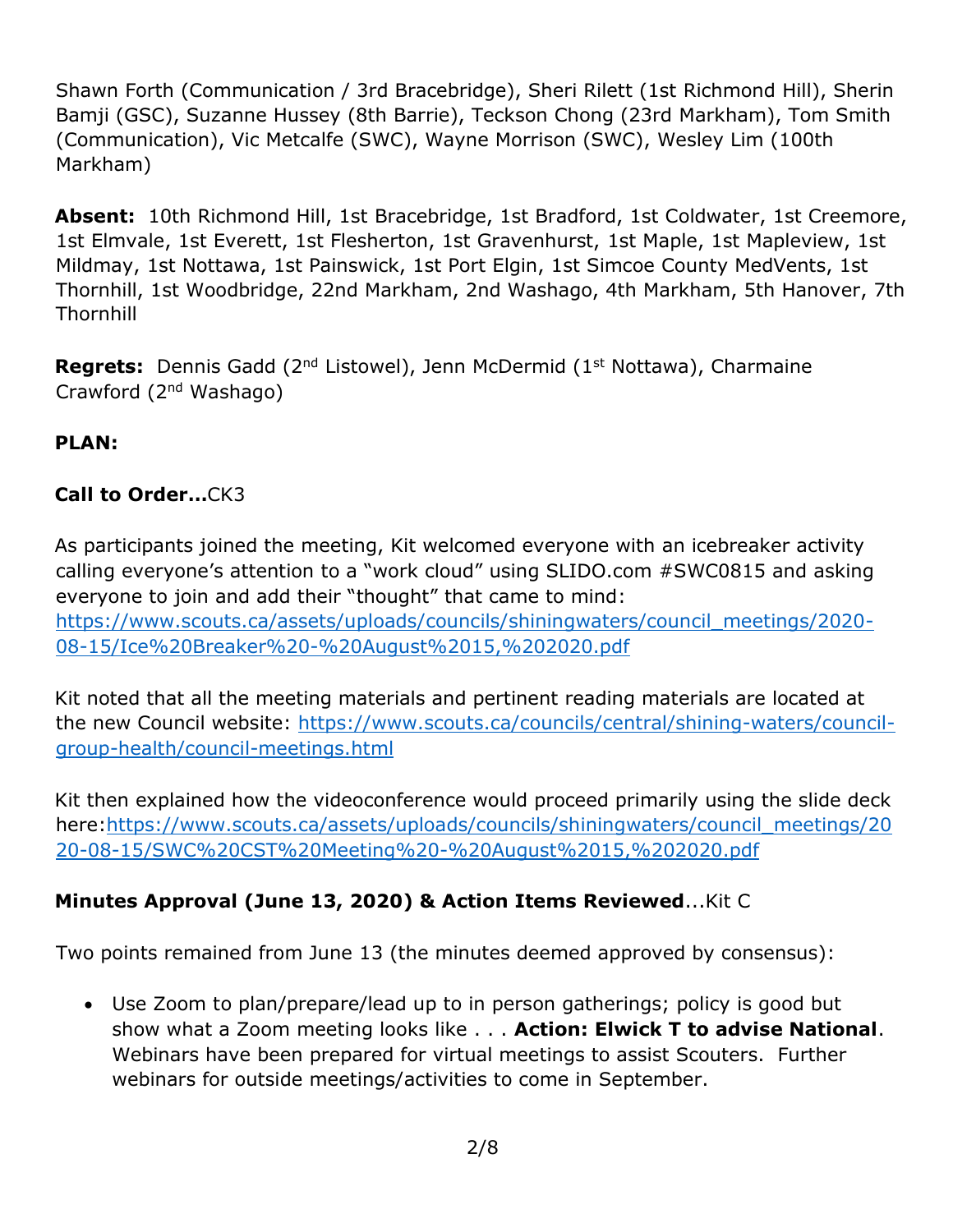Concerns expressed whether new liability insurance covers Covid risk . . . **Action: Kit C to seek clarity**. A series of discussions ensued. Later in the meeting, Sherin Bamji (SRM/Group Support Centre (GSC)) clarified that the current SC liability insurance covers all approved Scouting activities in the public (such as open municipal parks eg: Sunnidale Park in Barrie) but **not** on private property including schools and their lands, churches as well as personal backyards. If a Group wishes to use school lands, they must get agreement from the affiliated school board, etc. In the case of someone wishing to use a personal backyard, they should contact their personal insurance company which requires agreement with SC insurance lawyers (work through RM/GSS).

**Safety Moment…**[Hans Uhr was unavailable but see latest safety information here: <https://www.scouts.ca/safety/overview.html> and latest on Covid: <https://www.scouts.ca/news-and-events/overview.html>

Please note to send any safety requirements you have (especially if you wish them addressed at meetings) to Hans: [uhr.hans@gmail.com](mailto:uhr.hans@gmail.com)

# **General Updates...**Kit C [See Slide Presentation:

[https://www.scouts.ca/assets/uploads/councils/shiningwaters/council\\_meetings/2020-](https://www.scouts.ca/assets/uploads/councils/shiningwaters/council_meetings/2020-08-15/SWC%20CST%20Meeting%20-%20August%2015,%202020.pdf) [08-15/SWC%20CST%20Meeting%20-%20August%2015,%202020.pdf](https://www.scouts.ca/assets/uploads/councils/shiningwaters/council_meetings/2020-08-15/SWC%20CST%20Meeting%20-%20August%2015,%202020.pdf)

- Back to Scouting in September ... Nicole D [Slides 3-7]
	- We are gearing up to enter Stage 2 September 1; ie, outside activities
	- Registration periods (current,"Free Trial" and new registrants) as shown at slide 4. All members remain active SY 2019-2020 until Dec 31.
	- September 7th is the beginning of the free trial registration; September 24th registration opens for current members for January 2021.
	- Capacity concerns raised over allowing members to remain "active" yet indicating would not return until January 1 as well as, deciding not to return this fall but then changing their minds
	- Some GCs receiving transfers of active youth which they cannot accept due to current capacity limits and further accentuated by reduced Covid cohorts of 8 with a maximum youth activity of 16
	- Recent surveys (slide 7) indicate majority of parents want fewer indoors meetings and the youth outdoors. See the "Covid-19 Research Findings" here: [https://www.scouts.ca/news-and-events/covid-19/covid-19-research](https://www.scouts.ca/news-and-events/covid-19/covid-19-research-findings.html)[findings.html](https://www.scouts.ca/news-and-events/covid-19/covid-19-research-findings.html)
- Program Support Update ... Consuela St. John
	- Consuela introduced herself as the Program Support Manager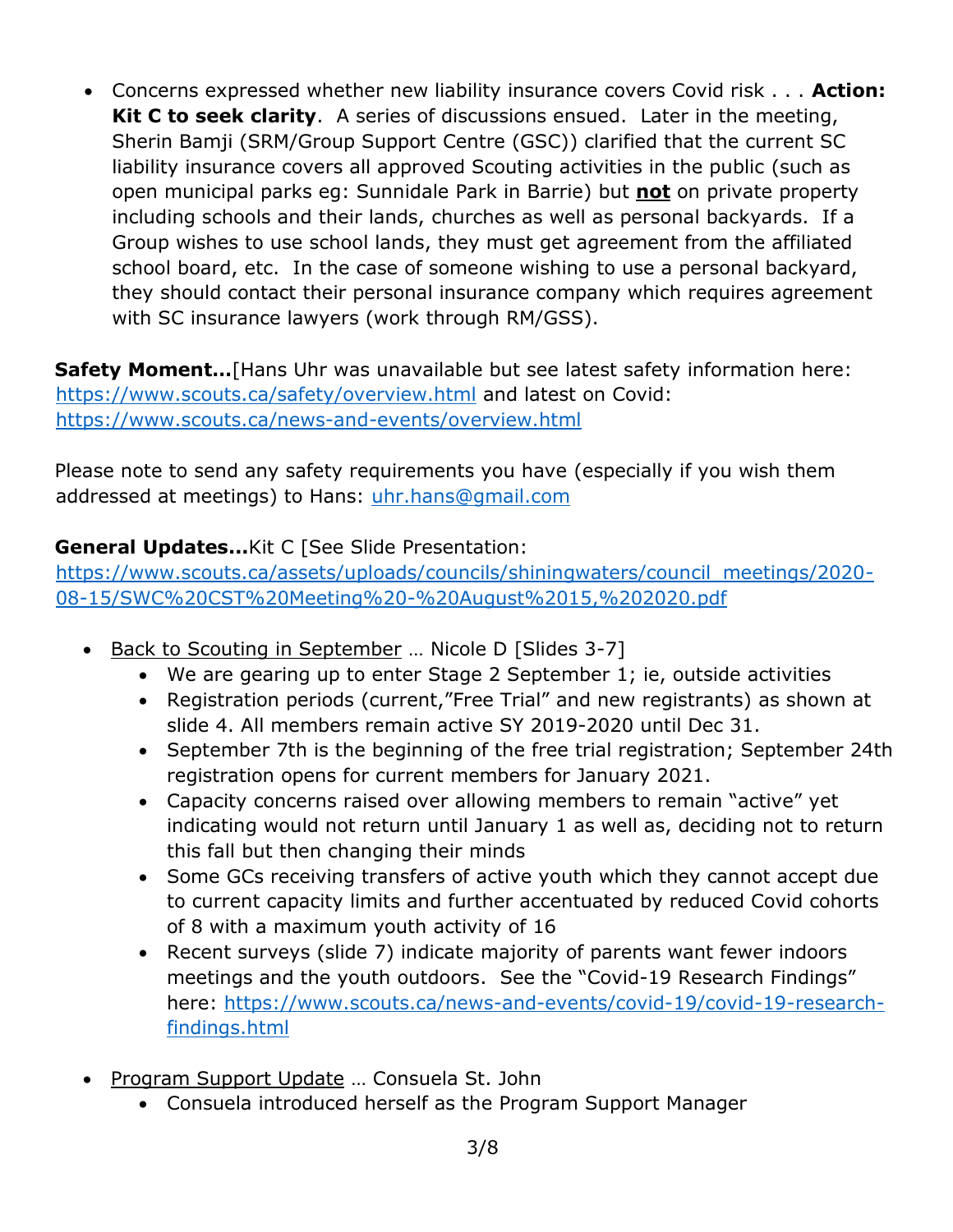- Always looking for feedback
- All Scouters need to look at "Welcome Back to Scouting" that all received by e-mail August 13: [https://www.scouts.ca/news-and-events/covid-](https://www.scouts.ca/news-and-events/covid-19/welcome-back-to-scouting.html)[19/welcome-back-to-scouting.html](https://www.scouts.ca/news-and-events/covid-19/welcome-back-to-scouting.html) especially the FAQs
- At the link above, scroll down to "An Improved Scouting Experience" which gives a roll out of (8) progressive virtual programming packages with outdoor programming coming in September
- Visit: "Welcome Back to Scouting 2020" learning series hosted in the David Huestis Learning Centre. See the tutorial: <https://www.youtube.com/watch?v=dtlBCLripNs&feature=youtu.be> . This series includes pre-recorded videos and live webinars for Group Commissioners and Scouters to review the relevant tools that will help our members enjoy the outdoors together in a safe manner when Scouting resumes in the fall. Note: Viewing of certain videos is recommended prior to taking the webinar. GCs to undertake the webinar – recommended for all Scouters – GCs received e-mail August 10: [https://myemail.constantcontact.com/Welcome-Back-to-Scouting-Webinar--](https://myemail.constantcontact.com/Welcome-Back-to-Scouting-Webinar--New-Learning-Series-Live-Today-.html?soid=1129242636205&aid=dlsCgy8SzHc) [New-Learning-Series-Live-Today-](https://myemail.constantcontact.com/Welcome-Back-to-Scouting-Webinar--New-Learning-Series-Live-Today-.html?soid=1129242636205&aid=dlsCgy8SzHc) [.html?soid=1129242636205&aid=dlsCgy8SzHc](https://myemail.constantcontact.com/Welcome-Back-to-Scouting-Webinar--New-Learning-Series-Live-Today-.html?soid=1129242636205&aid=dlsCgy8SzHc)
- Note that GCs can verify (soon) how far their Scouters have accessed and viewed each topic in the DH Learning Centre. **Action**: **Consuela to address Group Administrators (Gas) and Registrars (GRs) also having access**. [Secretarial Note: It is confirmed that GAs and GRs also have access to Learners Progress]
- Fundraising Update … Not presented but Slide 8 covered the following:
	- Popcorn pushed back to Spring; Scout Seeds expected for Spring as well
	- New online, direct to customer fundraiser to begin this fall with Equators Coffee – five of our own (SC) special blends to choose from!
	- Apple Days may be done but in keeping with procedures and standards, please refer to the FAQs on the COVID-19 page on Scouts.ca
- Breakout Session (60 minutes) with Relationship Manager (GSS/SRM) … Kit C
	- Possible topics:
		- Communicating with parents: how are GCs and scouters approaching these conversations? What support do GCs and scouters need in their communications with parents?
		- How can we support our scouters who are not sure they will return? What support do they need? How can we continue to keep them engaged in our movement?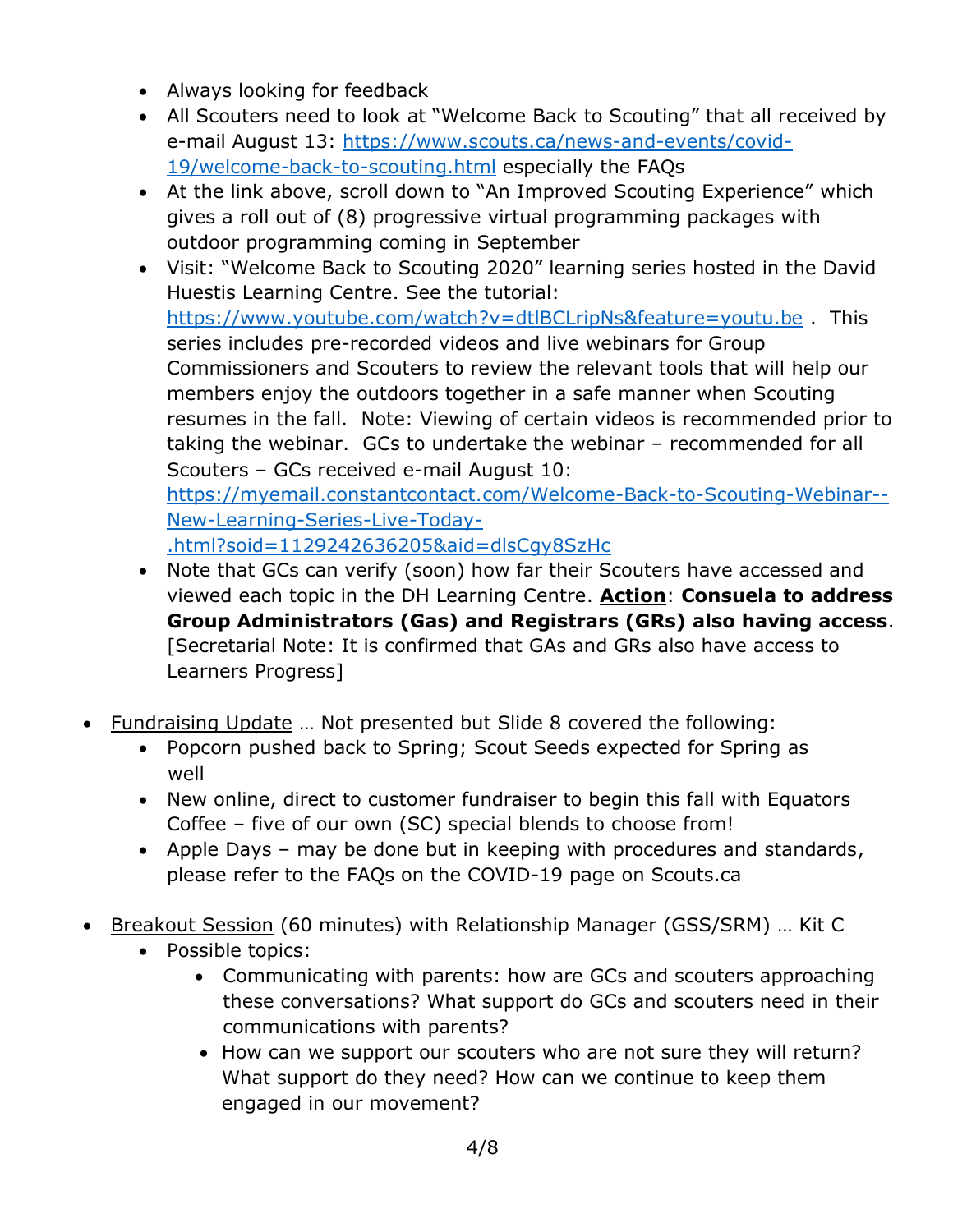- How can we be more inclusive?
- Group Commissioner Workshop
- Any topics as Groups see fit

## **DO:**

# **Breakout Session Recap…**Kit C

- Room 1 (Daisy & Team):
	- Topics were capacity, registration and fundraising
	- September 24 may be too early for SY 2021 registration under current Covid limitations – must comply with appropriate Scouter ratio outdoors including 8 in a cohort and maximum of 16 for one gathering/meeting/activity
	- Use of Venturers (LTs) to assist with younger sections . . . better virtually perhaps
	- Access/lack of washrooms an issue outdoors
	- Current registration glitches in myscouts  $-$  GCs who remain pending  $\ldots$
	- Other points followed:
		- Scouters may go between cohorts and sections for instruction or for verbal support, but cannot "break the bubble" by sharing materials/equipment from within the cohort.
		- Youth must remain 2 metres apart during outdoor meetings even within cohorts of 8
		- First aiders require protective equipment to administer to members

Note: Remainder of Breakout Room spokespersons limited themselves to anything different discussed . . .

- Room 2 (Kristy & Team):
	- Need to have parents help their youth at initial outdoor meetings (respecting social distancing amongst others) especially youth with special needs
	- We should not stress develop plans, test them and review beforehand
	- Some RMs/GSS will have review meetings to learn best practices with GCs every two weeks
	- Another point followed:
		- When will we be allowed to not have to social distance in Scouting if the government has said it's ok? Stage 5 (slide 3) when announced.
- Room 3 (Dena, **Greg**, Nikki, Scott, Vic):
	- Working on hybrid model virtual and in-person meetings with youth participating according to skills needed using plan-do-review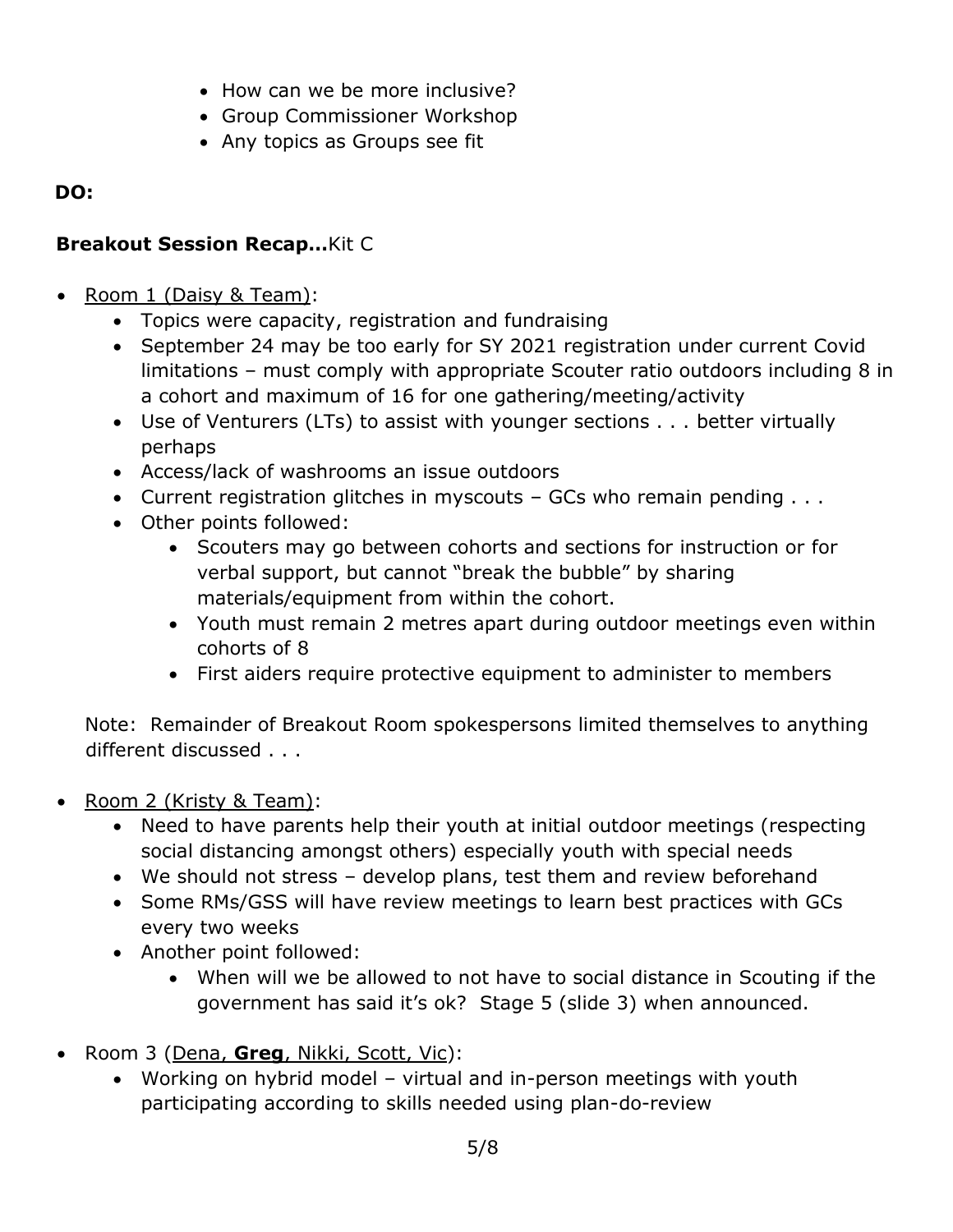- Support youth by doing porch drop offs of kit to do adventure/skills development and review online
- Hope that SC templates are easily transferable/adaptable no matter where we live
- Room 4 (Allan, Daniel, Jackson, **Purvin**):
	- If youth do not come back in the fall, it seems logical to make them "inactive". It was noted they remain "active" but simply do not attend meetings/activities. Concerns remained over capacity
	- York school boards charging \$45/session as cleaning fee. **Action: Nicole will check if SC can address**.
	- Another point followed:
		- There was some confusion how potential members using "Free Trial" would still be able to register for SY 2021 while other members remained active but allowed to re-register just before them. Seems unfair to those who enjoyed their Free Trial but may be waitlisted at the start of SY 2021.
- Room 5 (Mark, **Marlene**, Sherin):
	- GCs can opt to mentor other Groups to help them with their meetings

#### **REVIEW**

#### **Parking Lot…**CK3

[Due to the hour (11:41 AM), the formal portion of the meeting ended. Jason, Kit and Nicole thanked everyone noting that how we as the Council Service Team "plan-doreview" in a positive fashion will affect our Scouters, youth and parents. Nicole requested everyone read through all the links provided to become familiar with the way ahead. Anyone who could remain online were welcome to discuss issues including the new "Alternate Promise", fundraising and use of SC properties.]

- Annual Winter Camp Owen Sound (Len C) As this is an international camp, should planning continue for late January 2021? Answer: Not enough information to cancel at this stage. Bookings can be taken. Properties Committee meets with CK3 August 26. **Action: CK3 will update thereafter**.
- Alternate Scout Promise (Jason G) It is posted on the SC website. It is an alternative to the current promise, does not replace the current promise and is not obligatory if the current one is preferred.
- Fundraising (Nicole D) see page 3 "Fundraising Update".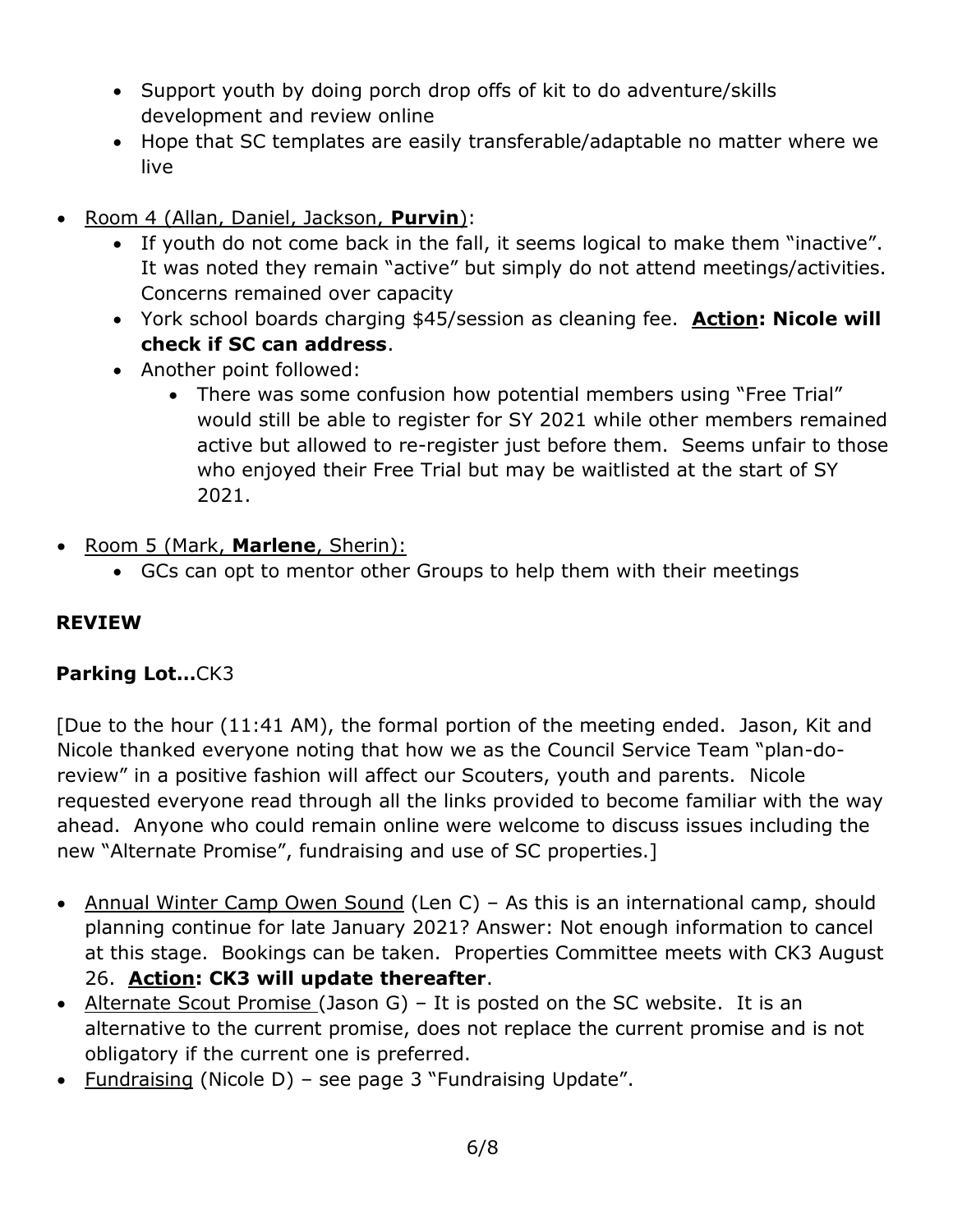- "No Hands" SC video (Wayne M) A professionally produced video to be released shortly to assist returning outdoors.
- Outdoor Webinars (Elwick T) Coming in September
- Covid Contact Tracing App: Ontario (Irfan G) Suggested downloading it as additional measure for protecting our youth at outdoor meetings
- SWC WhatsApp Groups (Irfan G) In the interest of collaboration, support and information sharing during the "COVID-era" we have set up SWC WhatsApp Groups for Colony/Pack/Troop/Venturer Sections. Please share this with your Leadership team and contact me if they are interested in being added: 416-268-6329 including their name, Group and section
- Partnership with St. John's Ambulance First Aid training (Wayne M). Asked for clarification. Sherin B stated the training offered was a discounted rate, not a percentage. These would be announced as available. All other approved first aid agencies remain appropriate for the qualification.
- Results of the Poll "Who is coming back"(Chuck H) With reference to the August 13 SC nation-wide e-mail to all Scouters, members and parents, it had been mentioned that GCs would have a report available to them so they can see who is coming back. Nicole D and Wayne M confirmed it was to be a weekly report issued every Monday starting hopefully Monday August 17.
- First Aid Manuals (Judy H). During First Aid training, it was mentioned that a manual is required with each first aid kit. John C identified this as a WSIB requirement not for SC. Red Cross amongst others have a manual app online should one be required.
- Use of SC properties (Katherine F) Wishes access to Camp Wildman as it is close proximity to her Group for outside meetings. Although previously closed, use of Camp Goodyear was also requested as it is near Orangeville. **Action: Nicole D will bring up August 26 with Properties Committee**.
- Registration refund (Carmen W) Confirmed that a registration fee refund is due to the registrant up to 30 days from when they apply in myscouts.
- Duke of Edinburgh (Gloria L) Jason G confirmed that there is now a partnership between SC and the Duke of Edinburgh program. SC apparently is looking at subsidizing part of individual fees. It should be easier for youth to enter the program. This was announced in the "Welcome Back to Scouting" email to everyone from Scouts Canada on August 13. Scouter Logan of Chinook Council is the contact. **Action: Elwick T to update**.
- International Scouting Events (Barry M) An update on the status of International Scouting Events will follow soon. [Secretarial Note: This item was added on request as a result of time constraints post meeting]

**Adjournment…**CK3 . . . The meeting ended formally at approximately 11:45 AM but continued unofficially discussing various items until 12:13 PM.